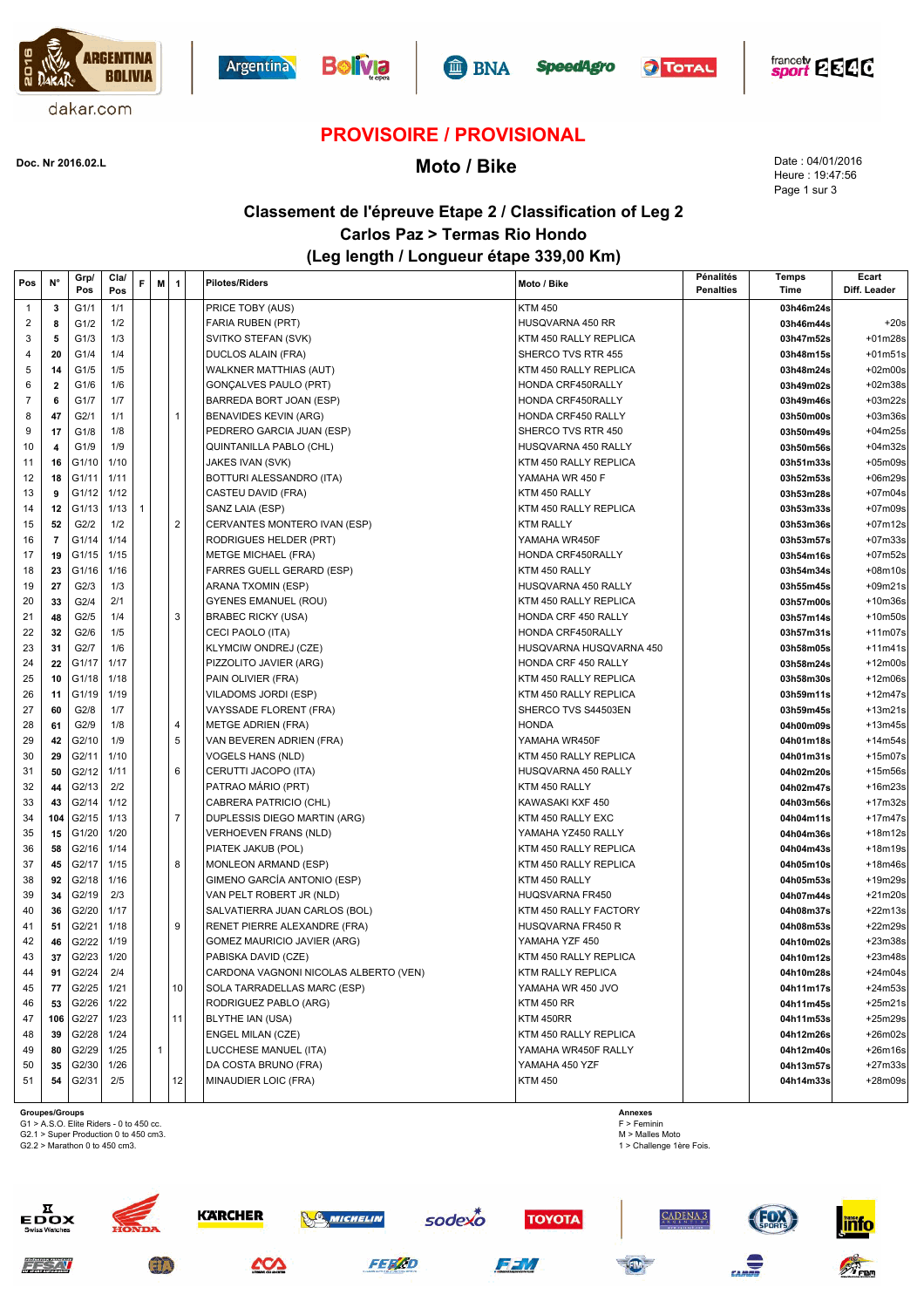











### **PROVISOIRE / PROVISIONAL**

**Moto / Bike Doc. Nr 2016.02.L**

Date : 04/01/2016 Heure : 19:47:56 Page 2 sur 3

### **Classement de l'épreuve Etape 2 / Classification of Leg 2 Carlos Paz > Termas Rio Hondo (Leg length / Longueur étape 339,00 Km)**

| Pos | $N^{\circ}$ | Grp/<br>Pos | Cla/<br>Pos | F              | M                       | $\mathbf{1}$ | <b>Pilotes/Riders</b>                    | Moto / Bike                  | Pénalités<br><b>Penalties</b> | <b>Temps</b><br>Time | Ecart<br>Diff. Leader |
|-----|-------------|-------------|-------------|----------------|-------------------------|--------------|------------------------------------------|------------------------------|-------------------------------|----------------------|-----------------------|
| 52  | 30          | G2/32       | 1/27        |                |                         |              | DE SOULTRAIT XAVIER (FRA)                | YAMAHA WR 450 F              |                               | 04h15m26s            | $+29m02s$             |
| 53  | 89          | G2/33       | 1/28        |                |                         |              | GULDMAN GONZALEZ CRISTOBAL ANDRES (CHL)  | KAWASAKI KX 450 F            |                               | 04h15m43s            | $+29m19s$             |
| 54  | 123         | G2/34       | 1/29        |                |                         | 13           | <b>VERKADE MAIKEL (NLD)</b>              | HONDA CRF 450 DAKAR X        |                               | 04h16m42s            | $+30m18s$             |
| 55  | 147         | G2/35       | 2/6         |                |                         | 14           | KOZAC JOSE JULIAN (ARG)                  | YAMAHA WR 450                |                               | 04h17m32s            | $+31m08s$             |
| 56  | 115         | G2/36       | 2/7         |                |                         | 15           | ESPAÑA MUÑOZ CRISTIAN (AND)              | SUZUKI RMZ 450 RALLYE        |                               | 04h17m39s            | $+31m15s$             |
| 57  | 70          | G2/37       | 2/8         |                |                         |              | BIANCHI PRATA PEDRO (PRT)                | HONDA CRF450R RALLY          |                               | 04h19m12s            | $+32m48s$             |
| 58  | 49          | G2/38       | 1/30        |                |                         | 16           | <b>MEO ANTOINE (FRA)</b>                 | KTM 450 RALLY REPLICA        |                               | 04h19m29s            | $+33m05s$             |
| 59  | 63          | G2/39       | 1/31        |                |                         | 17           | CORNEJO FLORIMO JOSE IGNACIO (CHL)       | SUZUKI RMZ 450 RALLYE        |                               | 04h19m44s            | $+33m20s$             |
| 60  | 86          | G2/40       | 1/32        |                |                         |              | VAN GERVEN JAN (NLD)                     | KTM 450 RALLY REPLICA        |                               | 04h20m57s            | $+34m33s$             |
| 61  | 40          | G2/41       | 2/9         |                | $\overline{c}$          |              | VAN DEN GOORBERGH JURGEN (NLD)           | KTM 450 RALLY REPLICA        |                               | 04h21m10s            | $+34m46s$             |
| 62  | 66          | G2/42       | 1/33        |                |                         |              | ARREDONDO FRANCISCO (GTM)                | KTM 2015 RALLY REPLICA       |                               | 04h21m44s            | $+35m20s$             |
| 63  | 124         | G2/43       | 1/34        |                |                         | 18           | WIJNHOVEN DAVID (NLD)                    | KTM 450 RALLY REPLICA        |                               | 04h22m31s            | $+36m07s$             |
| 64  | 55          | G2/44       | 1/35        |                |                         |              | CARILLON PATRICE (FRA)                   | <b>KTM 450</b>               |                               | 04h22m49s            | $+36m25s$             |
| 65  | 99          | G2/45       | 1/36        |                |                         |              | <b>FUENTES FABRICIO (BOL)</b>            | <b>KTM 450 RR</b>            |                               | 04h24m20s            | $+37m56s$             |
| 66  | 96          | G2/46       | 2/10        |                | 3                       |              | DIOCLEZIANO TOIA (ITA)                   | KTM 450 RALLY                |                               | 04h24m28s            | $+38m04s$             |
| 67  | 137         | G2/47       | 1/37        |                |                         | 19           | SMITS ROB (NLD)                          | HONDA CRF450 DAKAR X         |                               | 04h25m43s            | +39m19s               |
| 68  | 84          | G2/48       | 1/38        |                |                         |              | <b>MARTENS SJAAK (NLD)</b>               | HUSQVARNA 450 RALLY RREPLICA |                               | 04h25m58s            | $+39m34s$             |
| 69  | 98          | G2/49       | 2/11        |                |                         |              | <b>UDRY DAMIEN (CHE)</b>                 | KTM 450 REPLIA RALLYE        |                               | 04h26m58s            | +40m34s               |
| 70  | 68          | G2/50       | 2/12        |                |                         |              | VESELY JAN (CZE)                         | KTM 450 RALLY REPLICA        |                               | 04h27m13s            | +40m49s               |
| 71  | 71          | G2/51       | 2/13        |                |                         |              | MITSUHASHI JUN (JPN)                     | KTM 450 RALLY REPLICA        |                               | 04h28m16s            | +41m52s               |
| 72  | 82          | G2/52       | 2/14        |                |                         |              | <b>GABARI HARITE (MAR)</b>               | <b>KTM 450 RR</b>            |                               | 04h28m25s            | $+42m01s$             |
| 73  | 78          | G2/53       | 1/39        |                |                         |              | RIOS FELIPE (PER)                        | KTM 450 RALLY REPLICA        |                               | 04h28m29s            | +42m05s               |
| 74  | 100         | G2/54       | 1/40        |                |                         |              | <b>CROQUELOIS ERIC (FRA)</b>             | KTM LC4                      |                               | 04h28m32s            | +42m08s               |
| 75  | 67          | G2/55       | 1/41        |                |                         |              | PASCUAL PABLO OSCAR (ARG)                | KTM 450 RALLY                |                               | 04h28m54s            | +42m30s               |
| 76  | 103         | G2/56       | 1/42        |                |                         | 20           | SMITH ALEXANDER (USA)                    | HUSQVARNA 450 RALLY          |                               | 04h29m18s            | +42m54s               |
| 77  | 151         | G2/57       | 2/15        |                |                         | 21           | METELLI LIVIO (ITA)                      | KTM 450 RALLY                |                               | 04h30m07s            | $+43m43s$             |
| 78  | 138         | G2/58       | 1/43        |                |                         | 22           | BARBERO ALESSANDRO (ITA)                 | HUQSVARNA 450 FE             |                               | 04h30m23s            | +43m59s               |
| 79  | 140         | G2/59       | 1/44        |                |                         | 23           | CHOLLET GUILLAUME (FRA)                  | YAMAHA QUADDY                |                               | 04h31m28s            | $+45m04s$             |
| 80  | 149         | G2/60       | 2/16        |                |                         | 24           | <b>MARCIC SIMON (SVN)</b>                | KTM 450 RALLY REPLICA        |                               | 04h31m35s            | $+45m11s$             |
| 81  | 72          | G2/61       | 1/45        |                |                         |              | ONTIVEROS ALBERTO SANTIAGO (ARG)         | BETA RR 450                  |                               | 04h31m40s            | $+45m16s$             |
| 82  | 142         | G2/62       | 2/17        |                |                         | 25           | GARCIA MERINO JULIAN JOSE (ESP)          | YAMAHA YZ 450 JVO            |                               | 04h32m28s            | $+46m04s$             |
| 83  | 109         | G2/63       | 1/46        |                |                         |              | COLA FEDERICO EDUARDO (ARG)              | HONDA CRF 450 RALLY          |                               | 04h33m22s            | +46m58s               |
| 84  | 73          | G2/64       | 2/18        |                |                         |              | LAZARD LAURENT (URY)                     | KTM 450 RALLY                |                               | 04h33m44s            | +47m20s               |
| 85  | 105         | G2/65       | 1/47        |                |                         | 26           | <b>BRIGHT SCOTT (USA)</b>                | KTM 450RR                    |                               | 04h34m05s            | $+47m41s$             |
| 86  | 110         | G2/66       | 2/19        |                |                         |              | ZAHN INGO (DEU)                          | KTM KTM 450 FACTORY          |                               | 04h35m03s            | +48m39s               |
| 87  | 122         | G2/67       | 2/20        |                |                         |              | URQUIA SEBASTIAN ALBERTO (ARG)           | YAMAHA YZF 450               |                               | 04h35m51s            | +49m27s               |
| 88  | 62          | G2/68       | 1/48        |                |                         |              | OLIVERAS CARRERAS DANIEL (ESP)           | <b>KTM 450</b>               |                               | 04h36m06s            | +49m42s               |
| 89  | 83          | G2/69       | 1/49        |                |                         |              | VAN HEERTUM MELCHIOR (NLD)               | KTM 450 RALLY REPLICA        |                               | 04h36m13s            | +49m49s               |
| 90  | 107         | G2/70       | 2/21        |                |                         |              | SAGHMEISTER GABOR (SRB)                  | <b>KTM 450 RR</b>            |                               | 04h36m35s            | $+50m11s$             |
| 91  | 56          | G2/71       | 1/50        |                |                         |              | CHUNCHUNGUPPE SHIVASHANKAR SANTOSH (IND) | SUZUKI 450 RMZ               |                               | 04h36m42s            | $+50m18s$             |
| 92  | 57          | G2/72       | 1/51        |                |                         |              | CAVELIUS PHILIPPE (FRA)                  | KTM RALLY REPLICA            |                               | 04h36m56s            | $+50m32s$             |
| 93  | 79          | G2/73       | 1/52        |                |                         |              | MOREAU XAVIER (FRA)                      | KTM 450 RFR                  |                               | 04h39m06s            | $+52m42s$             |
| 94  | 113         | G2/74       | 2/22        |                |                         |              | REINIKE MARCO (CHL)                      | KTM 450 RALLY REPLICA        |                               | 04h39m40s            | $+53m16s$             |
| 95  | 93          | G2/75       | 1/53        | $\overline{2}$ |                         |              | ROMERO FONT ROSA (ESP)                   | <b>KTM 450</b>               |                               | 04h41m05s            | $+54m41s$             |
| 96  | 94          | G2/76       | 1/54        |                |                         |              | FERNANDEZ CARLOS (ESP)                   | HUSQVARNA FE 450             |                               | 04h41m05s            | $+54m41s$             |
| 97  | 148         | G2/77       | 2/23        |                |                         | 27           | LHOTSKY RUDOLF (CZE)                     | KTM 450 RALLY REPLICA        |                               | 04h41m08s            | $+54m44s$             |
| 98  | 88          | G2/78       | 2/24        |                | $\overline{\mathbf{4}}$ |              | RIEZEBOS JASPER (NLD)                    | KTM 450 RALLY REPLICA        |                               | 04h41m26s            | $+55m02s$             |
| 99  | 111         | G2/79       | 1/55        |                |                         |              | <b>ESPINASSE SYLVAIN (FRA)</b>           | HUQSVARNA 125 TE RALLY       |                               | 04h41m43s            | $+55m19s$             |
| 100 | 132         | G2/80       | 1/56        |                |                         |              | GARCIA DOMINGUEZ JOSE (ESP)              | BMW G450X                    |                               | 04h42m39s            | $+56m15s$             |
| 101 | 126         | G2/81       | 2/25        |                |                         |              | SARMIENTO CERON JUAN ESTEBAN (COL)       | YAMAHA WR 450                |                               | 04h43m31s            | $+57m07s$             |
| 102 | 97          | G2/82       | 2/26        |                |                         |              | MARTI FLIX ENRIC (ESP)                   | KTM 450 EXC                  |                               | 04h44m42s            | +58m18s               |
|     |             |             |             |                |                         |              |                                          |                              |                               |                      |                       |

 $z \neq 7.7$ 

**Groupes/Groups** G1 > A.S.O. Elite Riders - 0 to 450 cc. G2.1 > Super Production 0 to 450 cm3.

G2.2 > Marathon 0 to 450 cm3.

**Annexes** F > Feminin M > Malles Moto 1 > Challenge 1ère Fois.

**CADENA 3** 



**ED** 





**SO MICHELIN** 



**TOYOTA** 

sodexo